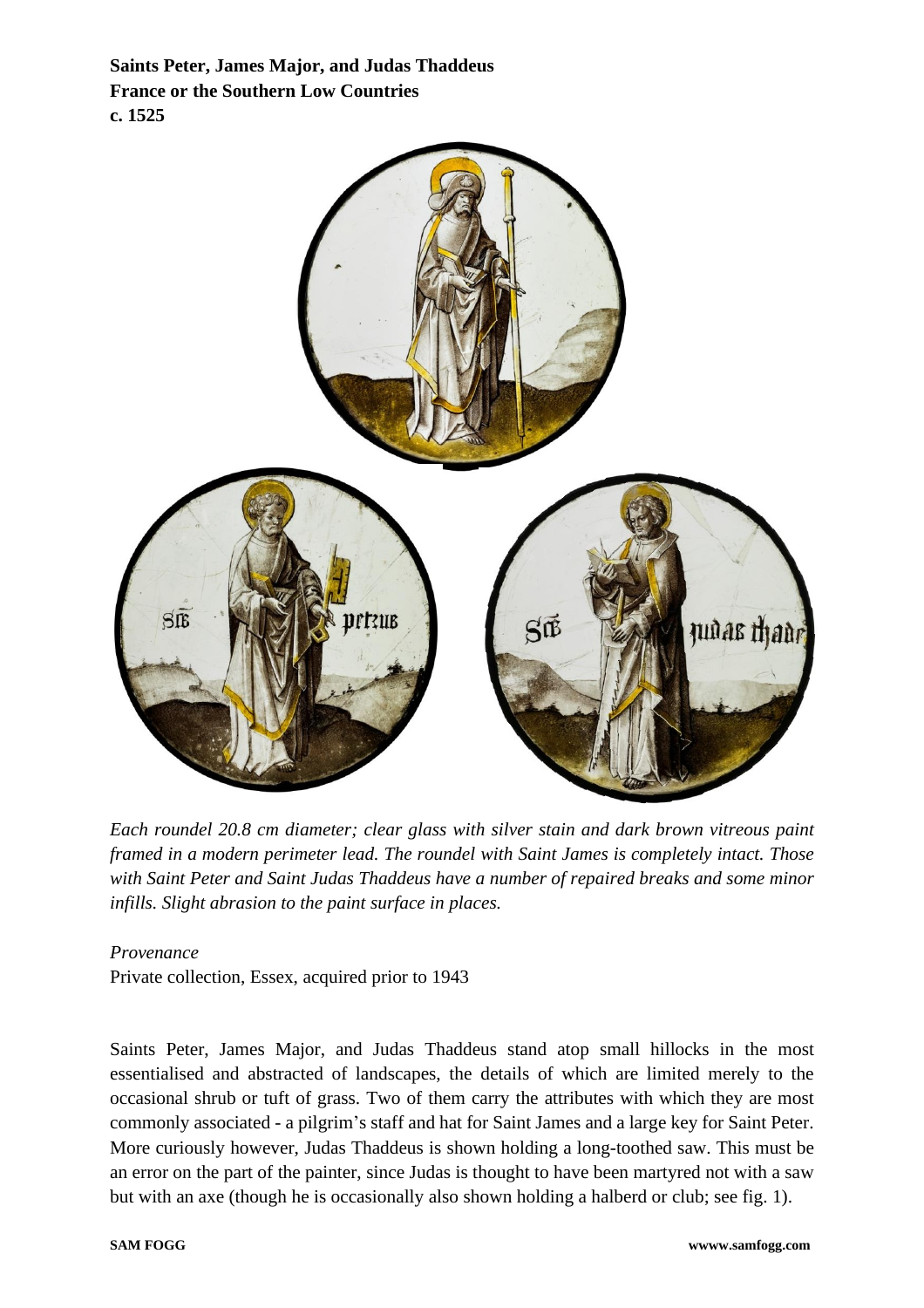It was his co-sufferer Simon the Zealot who was famously martyred by being sawn in two (fig. 2). This erroneous choice of attribute, which conflicts with the prominently placed lettering of Judas's name next to his figure, may reveal the limitations of the painter's knowledge of theology, but, rather intriguingly, we know of other artists working in the same period who seem to have made the same mistake (fig. 3).

The inscriptions accompanying the figures of Peter and Judas Thaddeus are written in the French vernacular - 'S(ain)c(t)e petrus' and 'S(ain)c(t)e judas thade(us)' respectively. As such, they must have been created wither in northern France or in the southern-most glass-producing centres of the Low Countries. They were certainly made to be seen together, and may even have been augmented in their original context of display by the other Disciples of Christ, each occupying a separate roundel. No complete sets of such figures have survived to this day however, making the re-emergence of three from a series a moment of great importance for the study of late-medieval stained glass. Interestingly, the figures of Peter and James were designed with recourse to a single compositional model, with only James' staff and hat were swapped for Saint Peter's conventional bared head and key, showing how quickly and effectively a stock of patterns could be adapted to render an array of differentiated figures.

All three roundels came to us wrapped in newspaper dated to the early 1940s, and none of them seem to have been looked at it many years. They were found with a cache of glass believed to have glazed the windows of the Merchant Taylors' Hall on Threadneedle Street in the City of London. It is likely that the building's modern glass was removed during the Blitz in 1940-41 for safekeeping and never replaced after the Second World War ended, though how our three medieval roundels made their way into the cache remains a tantalising mystery.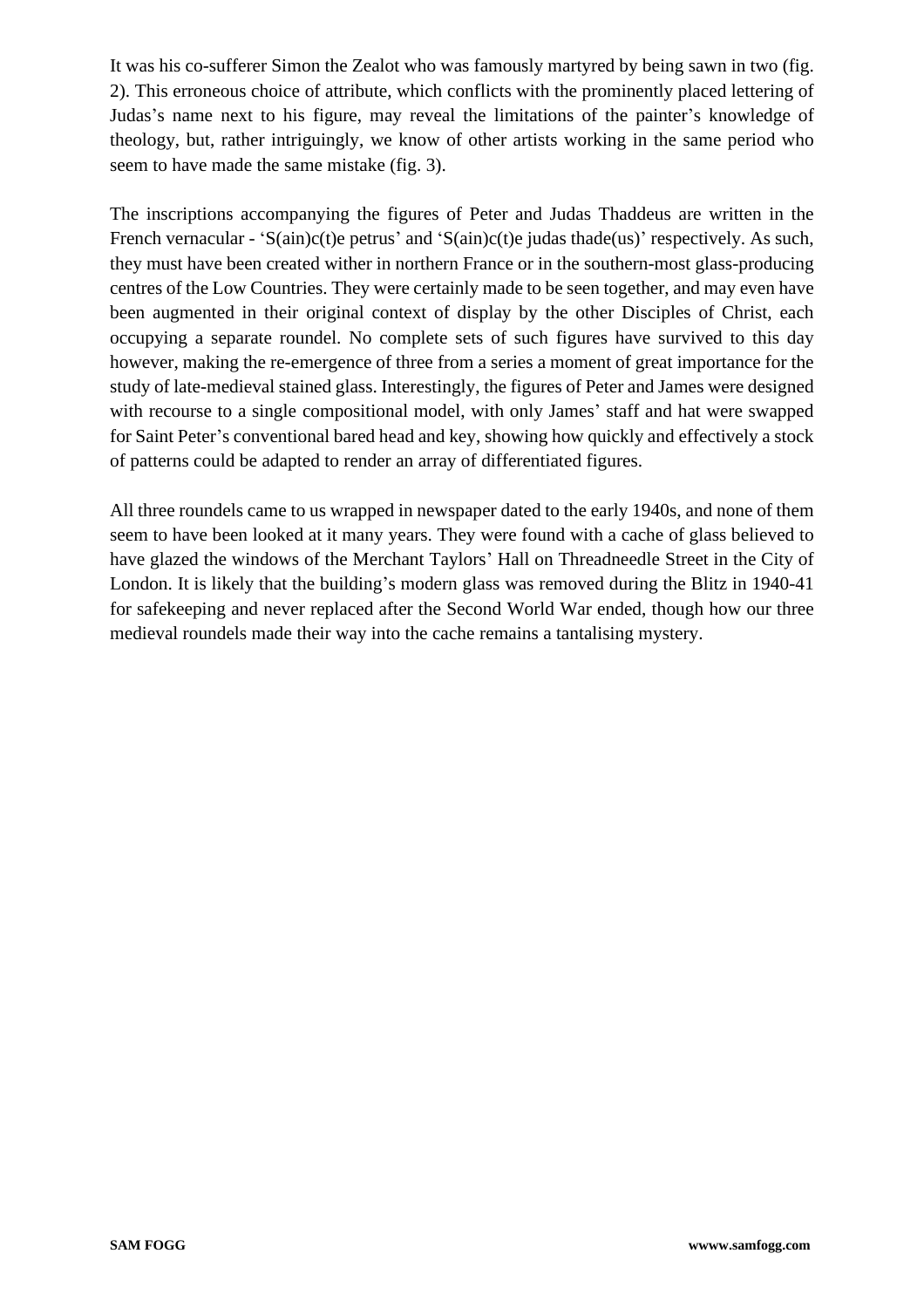

Fig. 1 Martin Schongauer (c. 1450/53-1491) Judas Thaddeus c. 1480 Engraving

Fig. 2 Martin Schongauer (c. 1450/53-1491) Simon the Zealot c. 1480 Engraving